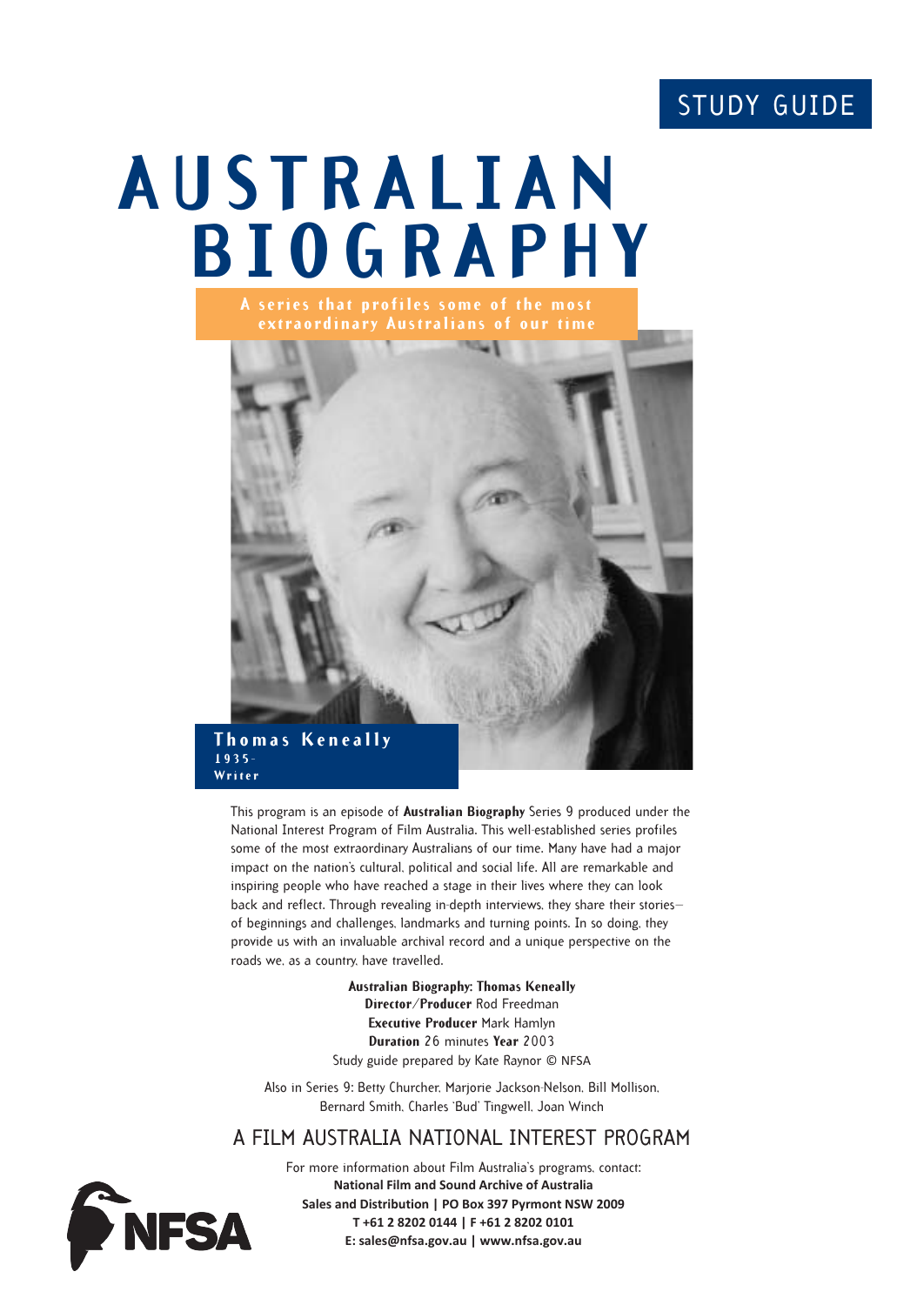# **SYNOPSIS**

Thomas Keneally is one of Australia's most popular and prolific writers, having published more than 30 novels, dramas, screenplays and books of non-fiction. He is also one of its most distinguished. He has twice received the Miles Franklin Award and was shortlisted for the Booker Prize three times before winning for **Schindler's Ark**, later made into an Academy Award winning film. His novel **The Chant of Jimmie Blacksmith** is an Australian classic.

Born in 1935 into an Irish Catholic family, Tom spent his early years in country towns of northern NSW before moving to the Sydney suburb of Homebush. He wanted desperately to be good at sport but, as an asthmatic child, spent much of his time on the sidelines reading. As a young man, he studied for the priesthood for six years but left just before ordination, suffering a nervous collapse. From 1960, he worked as a schoolteacher, coached football and studied law part time. His first novel was published in 1964, yet only after his third novel **Bring Larks and Heroes** did he see writing as a full-time career.

Married with two children, Tom is also widely known as the founding chairman of the Australian Republican Movement and as an obsessive rugby league fan whose conversation is punctuated with a rich and memorable chuckle.

Describing himself as a free-thinking hedonist, garrulous to a fault, in this interview Tom talks about his childhood, the church, sex and the seminary, and what it means for him to be a writer.

# CURRICULUM LINKS

This program will have interest and relevance for teachers and students at middle to senior secondary and tertiary levels. Curriculum links include English, English Literature, Media Studies, Personal Development, Australian Studies and Australian History.

# ACTIVITIES AND DISCUSSION POINTS

# **The Film: Story of a Life**

 Did you know anything about Thomas Keneally prior to watching this film? If so, has watching this film changed your opinion of him in any way?

- Does your impression of Tom shift over the course of the film?
- Does this film leave you with any questions about Tom?

 The filmmakers intercut shots of Tom responding to questions posed by interviewer, Robin Hughes, with occasional photos and archival footage. Choose four family photos from different periods of your life and use them to construct a series of autobiographical snapshots. Who is in each photo? Who took the photo? Where were you? What was the occasion? What was the mood? Does the photo correspond with your memory of the time? What has happened to the other people (if any) pictured in the photo? How have you changed since then? Do you like the photo? Why/why not?

 Tom shares a number of anecdotes from his life. Choose one of his stories and explain what it tells us about him. Imagine you could tell just one story from your childhood to convey a sense of you and your family. Write this story and then at the end, note what you think it reveals about you.

# **Thomas Keneally: Garrulous to a Fault …**

- Choose six adjectives to describe Thomas Keneally.
- **List three qualities you like about him.**

 Make a list of three questions you would ask Tom if you had the opportunity to interview him.

 There is a fundamental sense in which Tom's self-image is conflicted: 'I wavered between being a wimp and a muscular Australian. I was also a brat'. He admits that, above all, he wanted to be good at sport. He wanted to win the Nobel Prize for Literature, but he also wanted to be a champion rugby player. For Tom, 'Sport is the hero system with which I grew up, and I never got beyond it'. Does this passion for sport surprise you in a writer? Is sport important to you? Describe one of your sporting heroes. What is the social and cultural function of a hero? What do our heroes reveal about us? Who are some of your heroes?

 Thomas Keneally has been known as Michael, Mick, Thomas and Tom. What do all these names suggest about his identity? Do you have a nickname? How did it come about?

 Tom describes one of his earliest memories: riding on his grandfather's locomotive. What is your earliest memory?

 Tom speaks of 'that Jack Lang Labor tradition in me'. Who was Jack Lang?

 Keneally has been a member of the Australia Council Literature Board, a President of the National Book Council and a Chairperson of the Australian Society of Authors. He was also involved in establishing the Australian Republican Movement. What do you think these roles would have involved? What does his involvement in these various bodies suggest about his character?

# **On Family and School**

 Much of Tom's humour is self-deprecating. He speaks of being a premature baby and how his father, not a wealthy man, insisted on a private hospital for his delivery because of rumours that babies were being switched in the public hospitals. He laughs that perhaps it would have been better for his family if he had been swapped. Imagine you were exchanged with another baby at birth. Describe the family you grew up with and your 'real' family. What factor do you think plays a more important role in the development of character: nature or nurture?

 Tom's parents both left school after sixth grade. His mother felt deprived of further education and valued reading. She used to say a child with a book is never bored. Did either of your parents read to you as a child? What are your memories of this? Do you like to read now? What sort of books do you enjoy?

 Tom describes his father as a very loving man, an affectionate father and a splendid footballer, with a disposition towards fieriness. He says that temperamentally they were very different. How would you describe your father? Are you more like your mother or your father? In what ways?

 How does Tom describe himself and all the other children who had to endure their fathers' absences during World War Two?

 Tom enjoyed primary school but lists a number of problems: with ink, concepts, wheezing and nasal discharge—'There's nothing that can evoke the contempt of a smart five-year-old girl with neat homework like a continually running nose-I was a mucous licker!' What are your memories of primary school?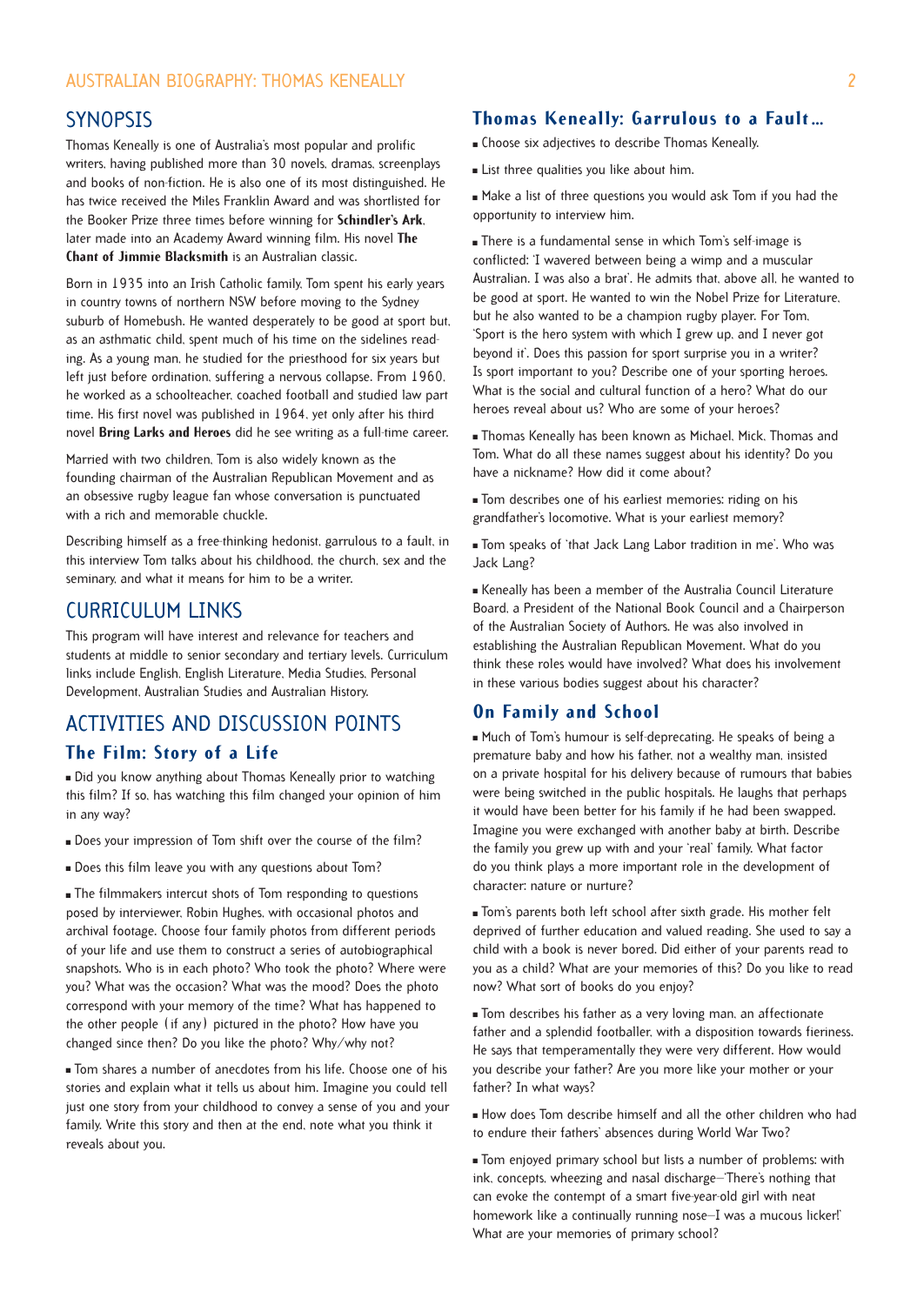# AUSTRALIAN BIOGRAPHY: THOMAS KENEALLY 3

 At high school, Tom had 'a strange and interesting set of friends', a mix of jocks and intellectuals. What group do you belong to? How easy is it to move between groups?

 Tom says his friendship with a blind boy during high school was not entirely altruistic: 'Not all is altruism, even for Mother Teresa'. What does he mean? What other forces motivated him?

### **The Pale Priest: 'As agnostic as one might be, they're listening you know!'**

 Tom's earliest memories of Catholicism are of the necessity of attending mass and nuns telling stories about going to hell. Have you been brought up in any church? What are your memories of this?

 $\blacksquare$  Tom says that when he entered the seminary at the age of 16, he was 'unrealistically idealistic'. Explain what he means by this.

 Priests can be expected to adhere to vows of poverty, chastity and obedience. Which one of these vows did Keneally find most challenging and ultimately impossible to respect?

 Tom began to feel that his world had been too narrow when he made the decision to enter the church. He had a breakdown just prior to ordination, and left the Church feeling guilty and enraged. What in particular provoked this anger? Imagine you are Tom. Write a letter to the rector of your seminary, explaining your reasons for leaving the priesthood, your hopes for your future and your feelings about how you were treated on your departure.

 After leaving the Church, Tom says that he felt like a fringe dweller. 'I gave up becoming the pale monk and became the free thinker, the hedonist, the garrulous person'. He sees a distinct break in his personality, even citing the year 1973 as a turning point where he began to recognise his true nature as 'Lord of Misrule', a voice for the outrageous. What forces might account for this sense that his 'real' nature had been suppressed? Do you believe in the idea of 'real nature', an authentic core of identity that can somehow be suppressed or misdirected? What is your 'real nature'?

 Tom cites a joke about Methodists disapproving of sex because it might lead to dancing. Can you explain the idea at the heart of this joke?

# **On Marriage and Parenting**

 Clearly, Keneally has a romantic disposition. He suggests that as a young man, he sublimated his sexual energy into something mystical and chivalrous, and that he had a strong sense of a woman out there who would be the other side of his soul. His impulse was to find that woman, and he finally met her over his mother's hospital bed. Her name was Judy and she was 'a very handsome nurse'. They shared similar backgrounds, both devout Catholics with an interest in social justice, both Labor supporters. How important is such common ground in a successful marriage? Do you believe in the idea of a soulmate?

 Tom and Judy had two daughters soon after they were married. He says he liked parenthood, but it was very difficult. What do you think are some of the difficulties of parenting? He says both he and Judy brought emotional scars to their family life, and that he was haunted by an unalloyed sense of failure. Why might he have felt like this? Do you think we all have emotional scars?

 On being a father, Tom says children 'will forgive you any imperfection. They just want you to like them'. Do you agree? He says children introduced some sanity into his life. As Tom puts it, writing is basically an obsessive, solitary activity—'the more you do it, the more slightly mad you get'. Why might writing make you go 'slightly mad'? How might children impact on this process?

### **The Writer: 'The beginning of a novel is a belief that the world really needs this book'**

 During his childhood, Tom's asthma necessitated spending time on the sidelines, and gave him the opportunity to read. He became hooked on 'the tricks of narrators'. He says, 'Reading is the grand liberator'. What can reading liberate you from? Give an account of a book that has special meaning for you.

 Tom says that writers look back and usually see themselves as the children on the outer. He remembers himself as a 'weird, eccentric kid'. 'It's the children on the side of the playground who become the dangerous writers. The children in the centre do constructive things'. Do you think Tom really thinks writing is not constructive? Why do you think so many writers perceive themselves as outsiders?

 Describing himself as 'some yobbo, some failed priest from Homebush', Tom calls his aspiration to write an outrageous, satanic assumption. Why might it have been considered outrageous for someone like Tom to embark on a career as a writer? What stereotypical ideas about writers does Tom challenge?

 Tom says Catholicism is suspicious of writing, because with free expression comes the threat of heresy. What is heresy? Do you agree with Tom about the threat posed by writing? In what ways might his religious upbringing have shaped his writing? He says that from an early age, he 'believed in the power of the word and the word made flesh'. How does this connect with the teachings of the Catholic Church?

 As a teenager, Tom was fascinated by the poetry of Gerard Manley Hopkins, a former Jesuit. Choose a poem by Hopkins and present it to the class.

 Tom was drawn to writing and to the church, perhaps because both offered a forum for drama. What other parallels can you suggest between the daily life of a writer and a priest?

 Tom describes writing as both a release and a means of claiming a place in society. What is it that writing releases? Publication gave him a new sense of social confidence. He speaks of his first novel as being a 'life raft', and he felt a 'weird determination to cling to it'. What do you think writing saved him from? He says, 'I couldn't live without writing. I will always be able to fill the void with it'. What do you think writing gives Tom? Is there anything you feel you cannot live without? What is the void to which Keneally refers?

 Tom says his early work has a 'haunted quality'. What was he haunted by?

 'The best book is the one I'm writing. It's the one about which you harbour the most delusions', says Tom. To what sort of delusions is he referring?

 What qualities are evident in this interview that might account for Tom's talent as a writer?

In 1977, Keneally was sued for plagiarism by Bill Strutton, who claimed that Tom's novel, **A Victim of the Aurora**, bore a close resemblance to his work, **The Island of Terrible Friends**. What can you discover about this incident?

 Choose one of Tom's many books, and present a review of it to the class. How would you characterise his style of writing?